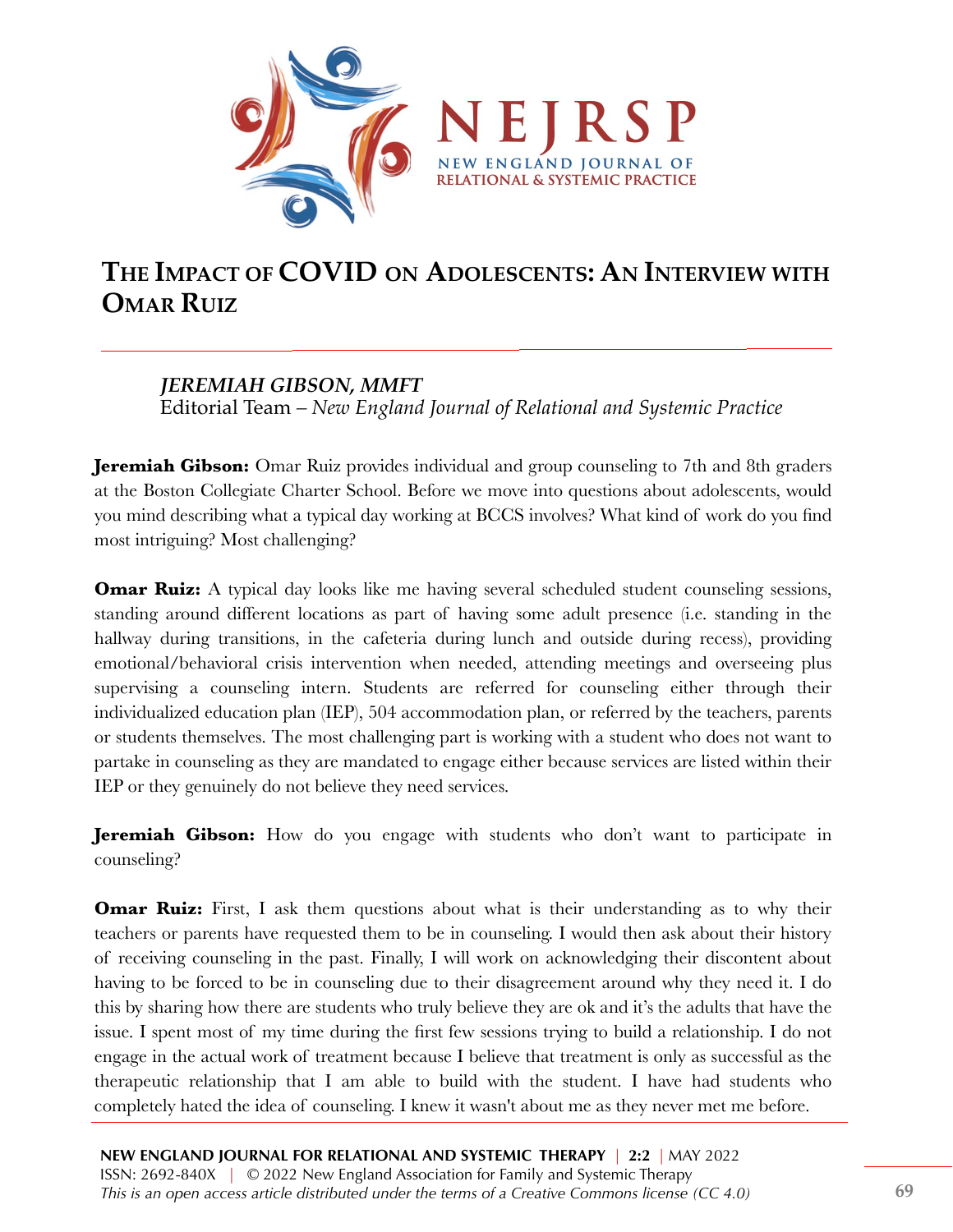Their emotions and discontent about counseling was more to do with their disagreement towards how other adults in their lives have told them that they needed help. There will always be students who, regardless of all the work I do to build connection and relationship, will not want to engage. That is okay because I do not want to partake in forcing anyone to engage in a conversation whereby they have no buy-in towards the process of counseling.

**Jeremiah Gibson:** I want to break this interview into two parts: talking about the emotional, relational, and social needs of junior-high-age kids in general, and then exploring how the pandemic has impacted these needs. So the first question is, leaving the pandemic out of the equation, what are the most common needs and stressors that you experience middle schoolers engaging with?

**Omar Ruiz:** The most common needs for middle school aged kids are that they struggle with building and maintaining healthy relationships. Due to their brain's frontal cortex not being fully developed, middle school students tend to respond more emotionally to adults and peers. This is increased when such interactions happen online or on social media (i.e. SnapChat, TikTok, Discord, etc). For students at a charter school, the main stressors they experience is the rigor of academic expectations.

**Jeremiah Gibson:** What are common ways that you observe middle schoolers creating relationships? How has the rise of social media platforms impacted the ways that relationships get developed?

**Omar Ruiz:** As with most people, middle schoolers create relationships based on common interests that they may share with others within their classroom. The rise of social media has created a different platform for bullying and unhealthy interactions between students. Now, students can record videos and post pictures of one another to try to make it go viral as a way to make fun of or intimate others. Students can create relationships through these platforms; however students tend to not understand that whatever they post is still traceable and others can still take a screenshot, regardless if they are aware that some platforms (SnapChat) send a warning that a screenshot was taken.

**Jeremiah Gibson:** What are ways that you and your colleagues are discussing the negative impacts of social media that you mentioned with middle schoolers?

**Omar Ruiz:** This happens on a regular basis because students engage in social media (Tiktok, Snapchat, etc.) in ways that other generations did not. Cyberbullying, and its impact on students, has significantly increased. It's evolved from receiving secretive messages/emails from peers making fun of them to capturing peers on video, editing those clips within the social media platform, and posting it as a way for it to go viral where not just kids at their school will notice them but kids across the nation and even globally. This then heightens the impact of bullying to a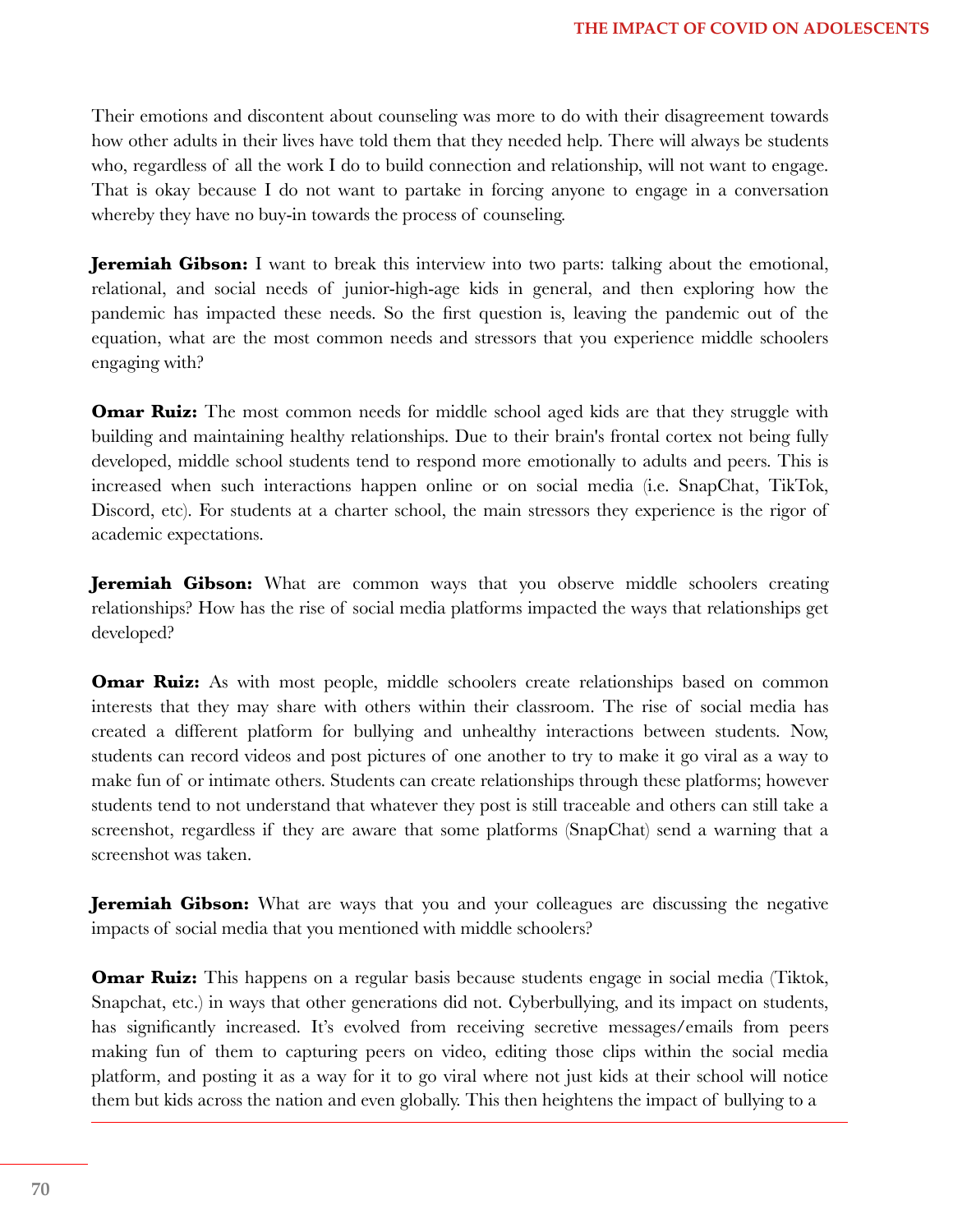massive degree. I work a lot with the Dean of Students to try to mitigate some of these actions, especially if they take place within the school building. There have been instances where we have had to connect with the local police department, cyber unit, to track down some of these pictures, videos and posts especially if any of them contain explicit photos of underaged students.

**Jeremiah Gibson:** The most common stereotype around middle schoolers is the impact of puberty. Systems therapy suggests that family issues arise when families get stuck in previous developmental stages. What are the most common ways that you see families struggle to transition to meeting the developmental needs of middle schoolers?

Within a middle school system (school culture), I can not say that I have witnessed families struggle within the developmental needs because I am not interacting with families as much as if I were to be doing outpatient family therapy. Most of my interactions with parents are around phone calls about safety issues or service goal updates. What I can say is if families are having issues, those issues impact the students academic performance and motivation. Issues can be going through a divorce, distance in family connection/bonding, trauma related situations, etc.

**Jeremiah Gibson:** What are common ways that you hear students alluding to (directly or indirectly) problems in family systems, especially during the pandemic?

**Omar Ruiz:** Many students talk about the concerns they have about certain family members, especially if they were more at risk due to existing health conditions or if their parents or family members worked in healthcare.

**Jeremiah Gibson:** Two years ago, we started the pandemic. NEJRSP has referenced, alongside other folks, that the pandemic has been a developmental loss for children and adolescents. What are the most common losses that middle schoolers have experienced during the pandemic?

**Omar Ruiz:** When students re-entered in-person, especially the 7th grade students who missed an entire year of in-person learning during their 6th grade year, they showed major signs of immaturity among one another. Their behavior and responses mirror that of a 5th grader, where students would not be able to keep their hands to themselves and physical fights would slowly begin to rear their heads because students did not realize that "play fighting" can lead to actual physical fighting. Another loss was connection between other students. Many students struggled to create friendships with others because they never met their classmates. Most students would have their cameras off during their remote learning. Students would also not engage with one another when they were not in remote classes, which did not allow them the opportunity to foster a more human connection to their classmates.

**Jeremiah Gibson:** That's a fantastic point about turning cameras off during virtual learning: that it creates a relational distance between students. What are ways that you and your colleagues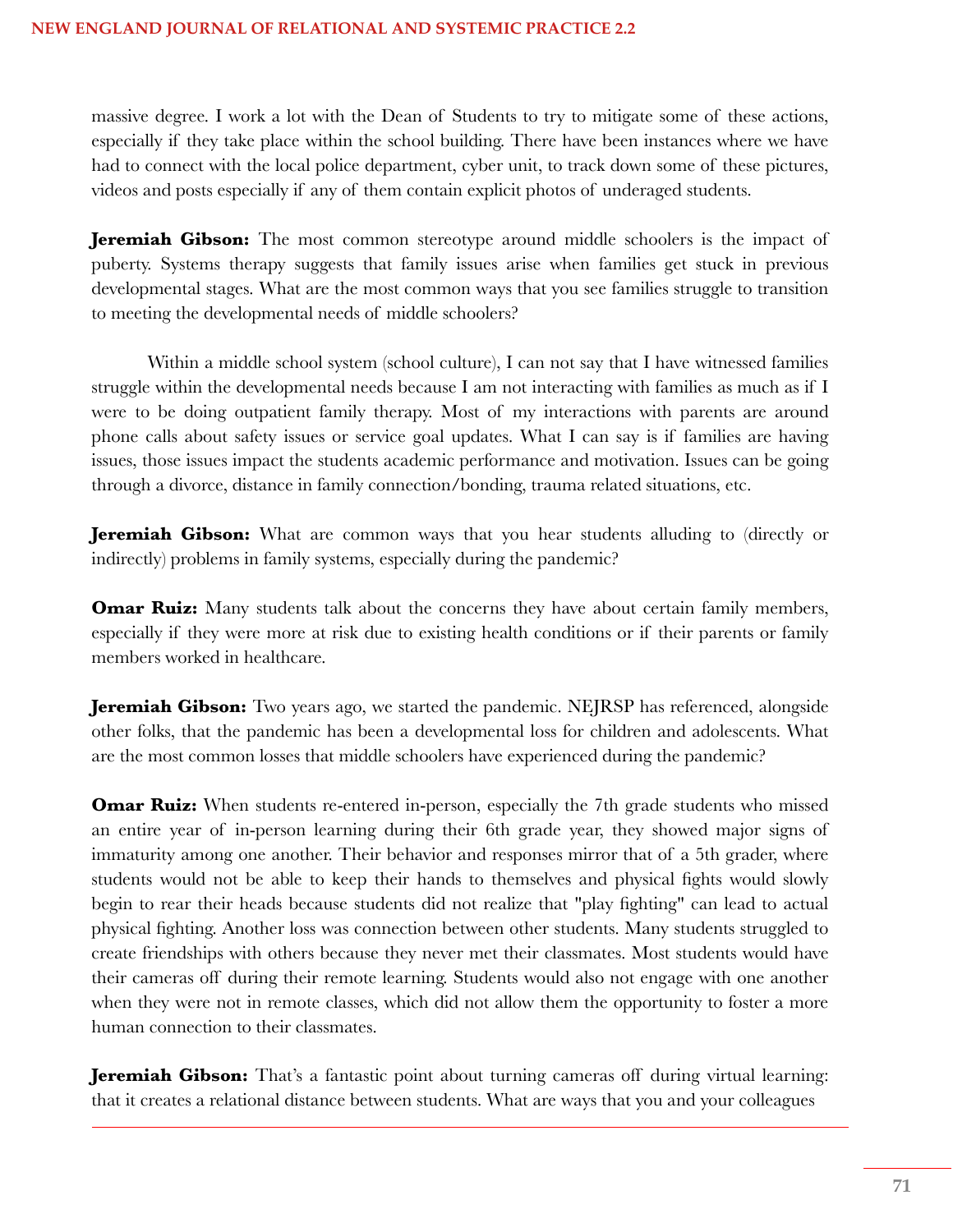are encouraging your students to develop relationships, both virtual and live?

**Omar Ruiz:** Currently, we aren't partaking in remote learning as all students have returned back in-person for the 2021-2022 academic year. It was difficult to create and foster relationships with students because there is a human element that is important when providing counseling that you cannot get from an online space. Now, I am all for online counseling. My private practice is majority online. However, students need that human interaction as part of their development because there are real world social aspects that you cannot experience in an online setting, such as them showing affection towards one another through hugging, high fiving or play fighting. It was hard to create such relationships when students could easily zone out and be on their phone or play video games while in session or class because their screens were off.

**Jeremiah Gibson:** What are ways that you've observed schools, teachers, and administrative systems struggling? What are ways that the therapeutic community may be able to collaborate with education systems and provide support?

**Omar Ruiz:** Teachers and administrative staff have tried their best with adjusting their teaching and support styles to address the needs of students, especially those who have lost a lot of their skills due to having to transition to remote learning. I believe that teachers still require some more training and professional development around mental health to best explain why some students are unable to perform their best academically in the way they hope they could. Unfortunately, many teachers and staff are burnt out. With so much pressure to get students to a certain level in their learning, teachers are a victim to the evolving education system that pushes an agenda of students needing to go to college, as though college will make them successful. In my humble opinion, college is not the answer. I do agree that many people do benefit from higher education and exposure to different fields of work. But, to push students to get certain levels of academic achievement does not correlate to the real world. An example of this is in my very own private practice. College and graduate school prepared me to build a business. I had to learn a lot from watching youtube videos and asking around about what other people have done. Schools don't truly prepare students for the real world. They don't teach you how to file taxes, invest your money into stocks/bonds/real estate, how to open up a checking/savings account, or even build a business.

**Jeremiah Gibson:** You're speaking to a really important issue: The limitations of a liberal arts education, particularly when it lacks some of the more fundamental elements of "adulting", such as financial and relational health. What are ways that the mental health community can collaborate with schools to fill these gaps?

**Omar Ruiz:** Groups. I think any school can allocate interns and licensed professionals to come in and provide direct clinical support to its students. Some schools have a higher need and require more on-site clinical staff. I believe that providing more group counseling might be the best route